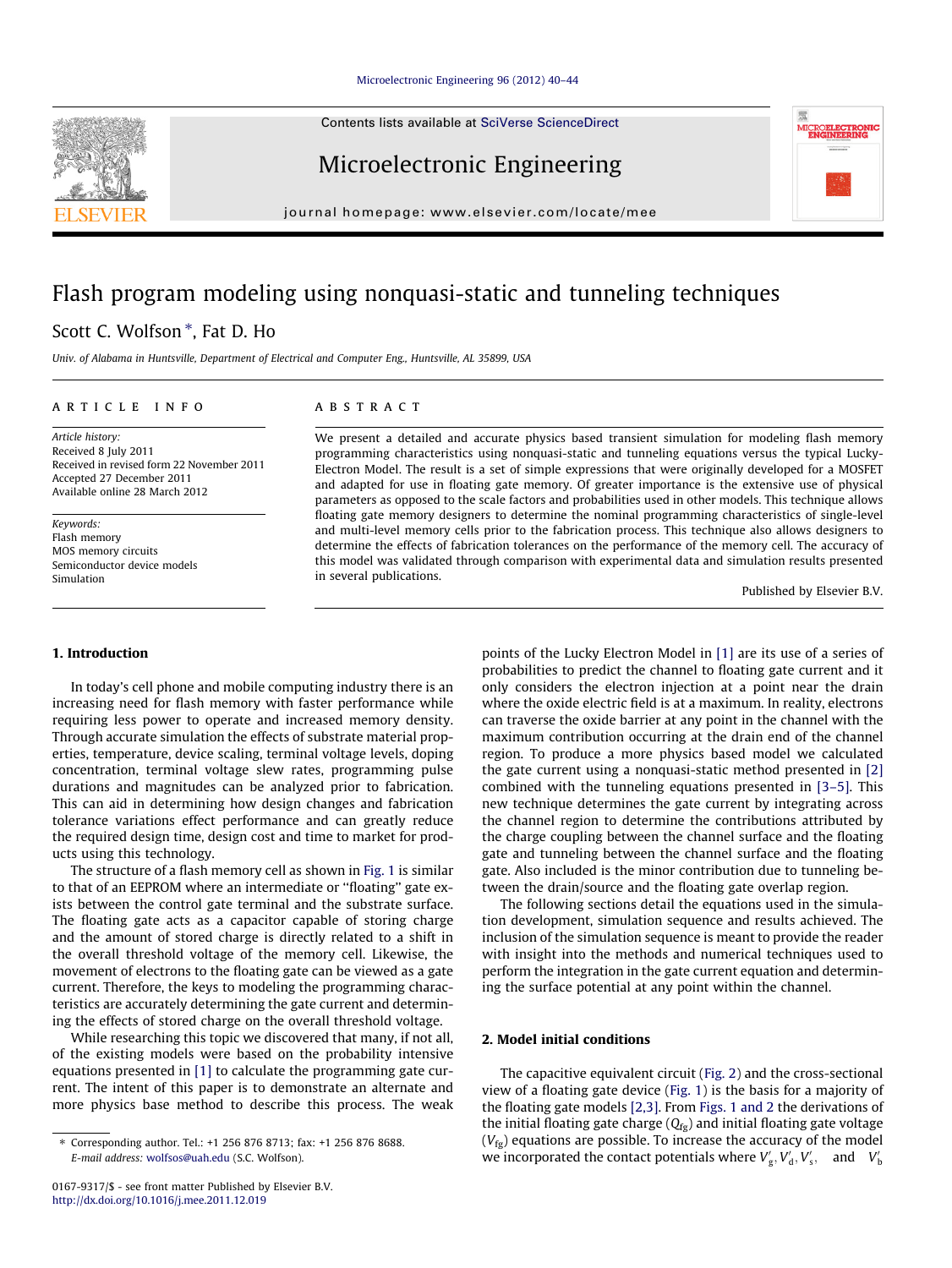<span id="page-1-0"></span>

Fig. 1. Cross-sectional representation of an n-channel floating-gate memory cell, where  $t_{\alpha x1}$  – control gate (CG) to floating gate (FG) oxide thickness,  $t_{\alpha x}$  – FG to substrate oxide thickness,  $L_{\text{Old}}$ ,  $L_{\text{OLS}}$  – drain and source overlap lengths, W,  $L'$  – cell width and length,  $L$  – channel length.



Fig. 2. Schematic representation of the floating gate capacitor equivalent circuit, where  $C_{\text{oxg}} = (\varepsilon_{\text{ox}}/t_{\text{ox1}})W L'$  – CG to FG capacitance (F),  $C_{\text{oxs}} = 0.5(\varepsilon_{\text{ox}}/t_{\text{ox}}) W L$  – initial FG to source side substrate capacitance (F),  $C_{\text{oxd}} = 0.5(\varepsilon_{\text{ox}}/t_{\text{ox}})$  WL – initial FG to source side substrate capacitance (F),  $C_{\text{fgd}} = (\varepsilon_{ox}/t_{ox})WL_{\text{Old}}$  – FG to drain terminal capacitance (F),  $C_{\text{fgs}} = (\varepsilon_{ox}/t_{ox})WL_{OLs}$  – FG to source terminal capacitance (F),  $C_t = C_{\text{oxg}} + C_{\text{oxd}} + C_{\text{oxs}} + C_{\text{fgd}} + C_{\text{fgs}}$  – total capacitance (F),  $\varphi_{\text{snd}}$ ,  $\varphi_{\text{sns}}$  – substrate referenced surface potential between the FG and the drain/source terminals (V),  $\varphi_{\text{spd}}$ ,  $\varphi_{\text{sps}}$  – substrate referenced surface potential between the FG and the drain/ source sides of channel surface (V).

represent the terminal voltages plus the corresponding contact potentials. Likewise,  $V_G$ ,  $V_D$ ,  $V_S$ , and  $V_B$  represent the terminal voltages only. It is also important to note that the surface potential and capacitance of the channel region is not constant due to the charge sharing contributions of the drain and source. For this reason the drain and source sides of the channel region will be considered separately.

Under steady state conditions the equation for the initial floating gate charge is:

$$
Q_{fg} = C_t V_{fg} - C_{oxg} V'_g - C_{fgd} (\varphi_{snd} + V'_d) - C_{fgs} (\varphi_{sns} + V'_s)
$$
  
- 
$$
C_{oxd} (\varphi_{spd} + V'_b) - C_{oxs} (\varphi_{sps} + V'_b)
$$
 (1)

The equation for the initial floating gate voltage is easily produced by rearranging the terms in (1) and solving for  $V_{\text{fg}}$ .

$$
V_{\text{fg}} = \left(\frac{1}{C_t}\right) \left[Q_{\text{fg}} + C_{\text{oxg}} \left(V_g'\right) + C_{\text{fgd}} \left(\varphi_{\text{snd}} + V_d'\right) + C_{\text{fgs}} \left(\varphi_{\text{sns}} + V_s'\right) \\ + C_{\text{oxd}} \left(\varphi_{\text{spd}} + V_b'\right) + C_{\text{oxs}} \left(\varphi_{\text{sps}} + V_b'\right) \right]
$$
(2)

A good initial value for  $\varphi_{\text{sns}}$  and  $\varphi_{\text{snd}}$  is 0.0 V while a good initial value for  $\varphi_{\text{snd}}$  and  $\varphi_{\text{sns}}$  is 2 $\varphi_{\text{fn}}$  where the Fermi potential  $\varphi_{\text{fn}}$  was determined using the equations presented in [\[1\]](#page--1-0).

A value for the initial floating gate charge can now be calculated using the following equations and the parallel plate capacitance values:

$$
V_{\text{tcg\_initial}} = \frac{C_t}{C_{\text{fg}}} V_{\text{tfg}} \tag{3}
$$

$$
Q_{fg} = C_{fg}(V_{tcg\_initial} - V_{tcg})
$$
\n(4)

where  $V_{\text{tcg\_initial}}$  – initial threshold voltage w.r.t. the CG ( $Q_{\text{fc}} = 0$ ),  $V_{\text{tcg}}$  – initial threshold voltage w.r.t. the CG ( $Q_{\text{fg}} \neq 0$ ),  $V_{\text{tfg}}$  – initial threshold voltage w.r.t. the FG.

One can easily surmise that the equation for  $V_{\text{tfg}}$  is the standard MOSFET threshold voltage equation by realizing the cell structure of Fig. 1 is identical to a MOSFET when the control gate is removed. Also from this point forward the device capacitances associated with the channel surface will be determined using the equations presented in [\[6\]](#page--1-0).

#### 3. Gate current component due to charge coupling

The first component of the gate current  $i_G(x,t)$  can be attributed to the charge coupling between the substrate surface and the floating gate. The method for deriving this current equation originated from the nonquasi-static continuity equation presented in [\[2\]](#page--1-0). The equation is:

$$
\frac{\partial i_{\mathsf{G}}(x,t)}{\partial x} = W \frac{\partial q'_{\mathsf{g}}(x,t)}{\partial t} \tag{5}
$$

where  $q'_{g}(x,t)$  – gate charge per unit area (C/cm<sup>2</sup>), x – channel position (cm),  $t -$  time (s).

Rearranging (5) produces the following:

$$
i_{\mathcal{G}}(t) = WL \frac{d}{dt} \int_0^1 q'_{\mathcal{G}}(x, t) dx
$$
\n(6)

where

$$
q'_{G}(x,t) = C'_{ox}[V_{FG}(t) - V_{FB} - \psi_{s}(x,t)] - q'_{o}
$$
\n(7)

where  $C'_{ox} = (\varepsilon_{ox}/t_{ox})$  – FG to substrate capacitance per unit area (F/cm<sup>2</sup>),  $V_{FG}(t)$  – FG to source voltage at time t (V),  $V_{FB}$  – flat-band voltage (F),  $\psi_s(x,t)$  – source reference surface potential relative to channel position x at time t (V),  $q_0'$  – charges in the oxide material  $(C/cm<sup>2</sup>)$ .

It is important to note that the gate current Eq. (6) takes on the form  $i$  = CdV/dt when the equation for  $q'_{g}(x,t)$  of (7) is inserted; therefore, this current component can be attributed to charge coupling. The complete solution for (6) is complicated by the fact that the surface potential is unknown for every point in the channel. The determination of this surface potential is accomplished by first realizing that under steady state conditions the current at the source, drain and every point in the channel region is assumed to be equal. This assumption produces the following equality [\[2\]:](#page--1-0)

$$
I_0(t) = I_{DS}(t) = \frac{W}{L} [f(\psi_s(L, t) - f(\psi_s(0, t))]
$$
  
=  $\frac{W}{\chi} [f(\psi_s(x, t)) - f(\psi_s(0, t))]$  (8)

where  $f(\psi_s(x,t))$  – function of the surface potential at channel position x where  $f(\psi_s(0,t))$  is at the source and  $f(\psi_s(L,t))$  is at the drain.